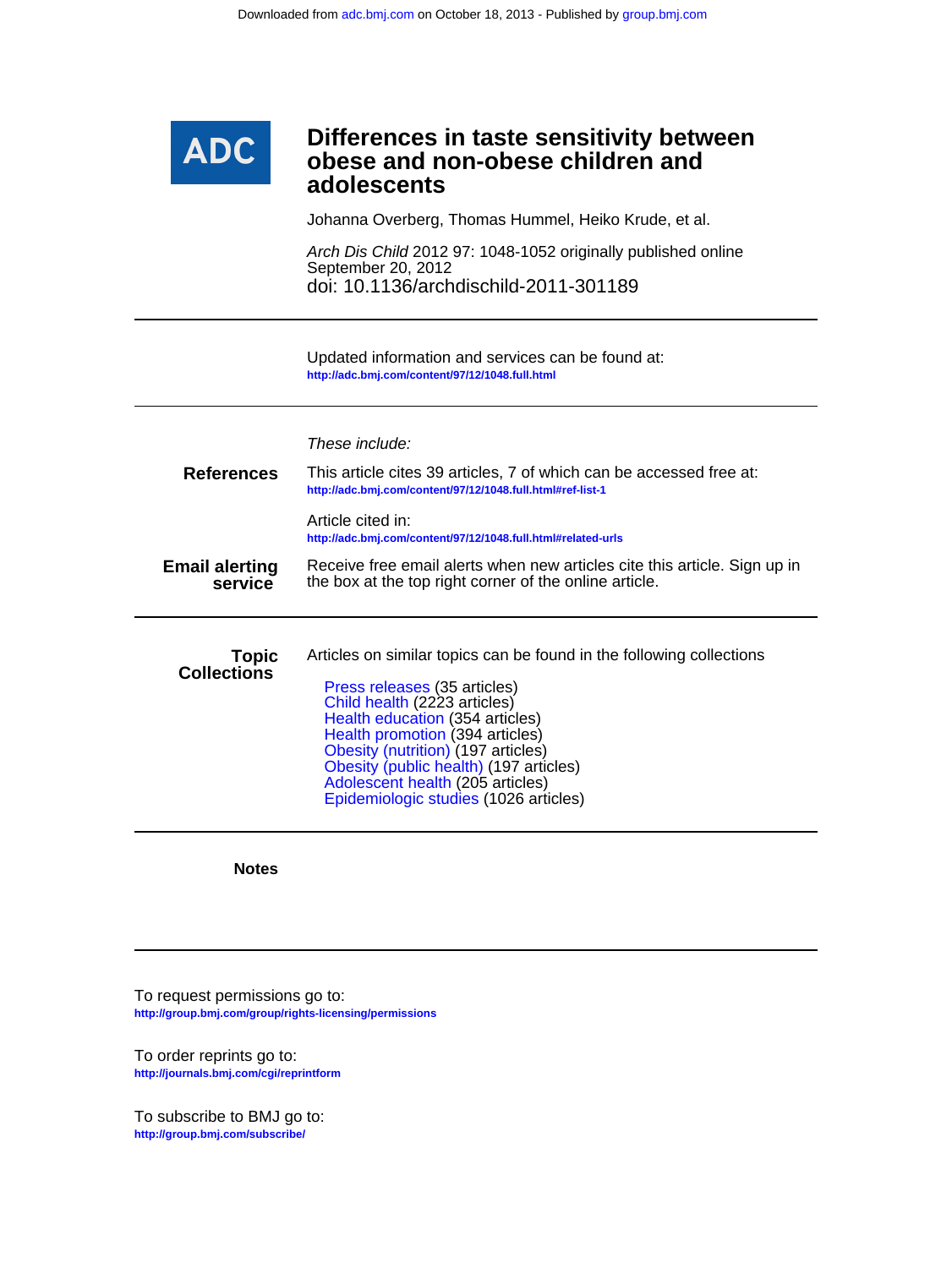# Original article



1 Department of Pediatric Endocrinology and Diabetology, Charité Universitätsmedizin, Berlin, Germany 2 Department of Otorhinolaryngology, Smell & Taste Clinic, University of Dresden Medical School, Dresden, Germany

#### Correspondence to

Dr Susanna Wiegand, Department of Pediatric Endocrinology and Diabetology, Charité Children's Hospital, Universitätsmedizin Berlin, Augustenburger Platz 1, Berlin 13353, Germany; Susanna.wiegand@charite.de

Received 24 October 2011 Accepted 18 July 2012 Published Online First 20 September 2012

# Differences in taste sensitivity between obese and non-obese children and adolescents

Johanna Overberg,<sup>1</sup> Thomas Hummel,<sup>2</sup> Heiko Krude,<sup>1</sup> Susanna Wiegand<sup>1</sup>

#### **ABSTRACT**

**Background** Taste sensitivity varies between individuals. Several studies describe differences between obese and non-obese subjects concerning their taste perception. However, data are partly contradictory and insufficient. Therefore, in this study taste sensitivity of obese and non-obese children/adolescents was analysed. Methods In a cross-sectional study gustatory sensitivity of n=99 obese subjects (body mass index (BMI) >97th percentile) and n=94 normal weight subjects (BMI <90th percentile), 6–18 years of age, was compared. Sensitivity for the taste qualities sweet, sour, salty, umami and bitter was analysed by means of impregnated 'taste strips' in different concentrations. A total score was determined for all taste qualities combined as well as for each separately. Furthermore, the possible influence of sex, age and ethnicity on taste perception was analysed. An intensity rating for sweet was performed on a 5-point rating scale.

Results Obese subjects showed—compared to the control group—a significantly lower ability to identify the correct taste qualities regarding the total score  $(p<0.001)$ . Regarding individual taste qualities there was a significantly lower detection rate for salty, umami and bitter by obese subjects. Furthermore, the determinants age and sex had a significant influence on taste perception: older age and female sex was associated with better ability to identify taste qualities. Concerning the sweet intensity rating obese children gave significantly lower intensity ratings to three of the four concentrations. **Conclusions** Obese and non-obese children and adolescents differ in their taste perception. Obese subjects could identify taste qualities less precisely than children and adolescents of normal weight.

# **INTRODUCTION**

Prevalence of childhood obesity is increasing worldwide. Obesity is considered as a disease caused by a multifactorial aetiology that has a genetic basis, but requires lifestyle influences to manifest.<sup>1</sup> Diet constitutes an important part of such environmental influences.

Taste is a primary aspect by which children determine food acceptance. It plays an essential role in eating behaviour.<sup>2</sup><sup>3</sup> In an evolutionary context taste has an important function in the identification of valuable nutrition: sweet tastes promise readily available calories whereas bitter often indicates toxic substances.

Sensitivity for different taste qualities differs between individuals.4 This has been investigated best for the bitter compound propylthiouracil (PROP) which tastes bitter to some whereas others cannot taste it at all or require higher concentrations. $5$ Taste blindness for the bitter compound PROP has

# What is already known on this topic

Taste sensitivity varies between individuals. Several studies describe differences between obese and non-obese subjects concerning taste perception. However, data on infants and adolescents are insufficient.

# What this study adds

- $\triangleright$  Obese children can identify taste qualities less precisely than non obese.
- A better taste differentiation with increasing age is thought to be the normal development.

been shown to be associated with a more pleasant rating of bitter taste as found in some vegetables.<sup>67</sup> This lacking aversion is hypothesised to have an implication on long-term health outcomes. Relating thereto, several authors have observed differences in taste sensitivity between obese and non-obese adults<sup>8-10</sup> as well as children.<sup>8 11</sup> In these studies individuals with a higher body mass index (BMI) showed reduced taste sensitivity and were significantly more often taste blind for the bitter compound PROP. PROP tasters are supposed to be more sensitive not only to bitter taste, but also to other taste qualities and the taste of  $fat.^{12}$  As a result they need to consume less to have the same taste sensation. This is believed to be related to a larger number of fungiform papillae in tasters. Data concerning a correlation of obesity and taste sensitivity is inconsistent and based mainly on the PROP taster status.<sup>8</sup> Analyses of other taste qualities are rare especially for the savoury tastes salty and umami. Several studies on PROP taster status and BMI have been conducted in infants and adolescents, but very little is currently known about other taste qualities than bitter.

This study aimed to compare taste sensitivity between obese and normal weight children and adolescents for all five taste qualities. Furthermore the influence of sex, age and ethnicity on taste sensitivity was subject of this investigation.

## SUBJECTS AND METHODS **Subjects**

In a cross-sectional study we examined n=99 obese and n=94 normal-weight children and adolescents, 6–18 years of age, of multiethnic origin in the Paediatric Obesity Centre of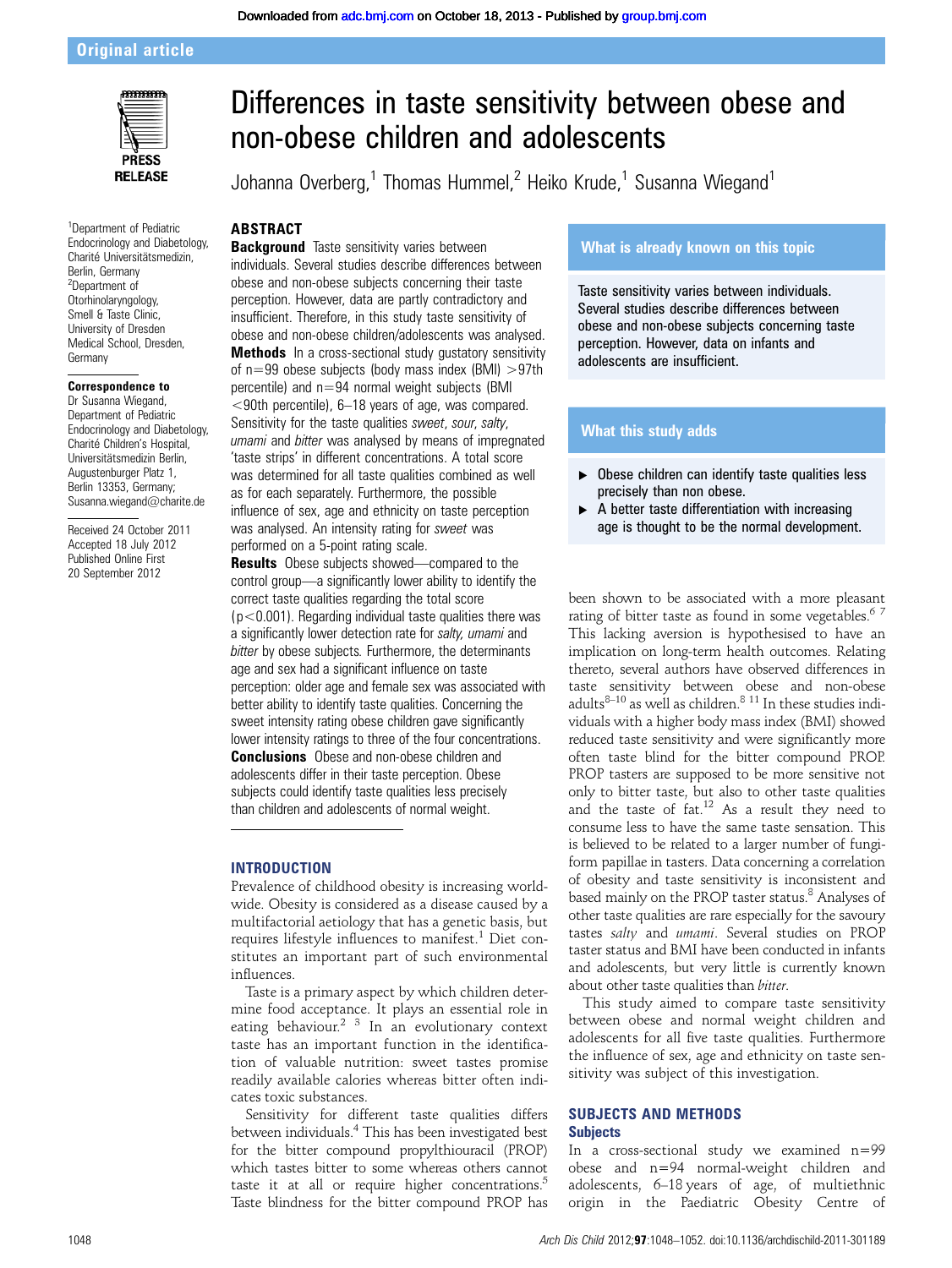Charité—Universitätsmedizin Berlin (Germany). Obese subjects were patients of the Obesity Centre, subjects of the control group were recruited from other departments of the clinic. Both groups had neither disease nor did they take drugs that are known to affect smell or taste. Patients with acute or chronic diseases disturbing smell or taste function (eg, upper airway infections, lesions of cranial nerves VII, IX, X after trauma or middle ear operation) were excluded from participation. Subjects with diseases affecting weight, such as Cushing's syndrome or hypo-/hyperthyreosis, or those treated with medications affecting weight, such as corticosteroids, were also excluded. The study was approved by the Research Ethics Committee of Charité—Universitätsmedizin Berlin (EA2/037/10).

A complete medical history including the family history, as well as bodyweight and height of each parent was obtained from all subjects. Ethnicity was defined by native country of both parents and language spoken at home.<sup>13</sup> <sup>14</sup>

Body weight was measured with a digital scale (Soehnle, Germany) to the nearest 0.1 kg. Height was measured using a wall-mounted stadiometer (Keller, Stuttgart, Germany). BMI was calculated (weight in kilograms divided by the square of the height in meters). German reference data were used for the definition of obesity (BMI >97th percentile) and normal weight (BMI 10th to 90th BMI-Percentile).<sup>15</sup>

#### Taste test

'Taste strips' were used for gustatory testing.<sup>16</sup> Taste strips made from filter paper were impregnated with different taste solutions. Four different concentrations for sweet, sour, salty, umami and bitter (sweet: 0.4, 0.2, 0.1, 0.05 g/ml sucrose; sour: 0.3, 0.165, 0.09, 0.05 g/ml citric acid; salty: 0.25, 0.1, 0.04, 0.016 g/ml Sodium Chloride; umami: 0.25, 0.1, 0.04, 0.016 g/ml monosodium glutamate; bitter: 0.006, 0.0024, 0.0009, 0.0004 g/ml quinine-hydrochloride) plus two blank strips resulted in a total number of 22 paper strips. Concentrations were chosen in such a way that the lowest concentrations of each taste quality should be identified by half of healthy subjects, whereas the highest concentration should be identified by approximately 100% of the participants.  $16-18$ 

The taste strip method is characterised by a good acceptance especially by children and adolescents and has been applied in several clinical and research contexts.<sup>17–21</sup> The test– retest-reliability compares well to other taste tests.<sup>16</sup>

Participants were asked not to eat, to drink nothing but water and not to chew chewing gum at least 1 h before testing.

In a first experiment the taste strips (plus two blank strips without taste) were presented in increasing concentrations. At each level of concentration the taste quality order was randomised. Taste strips were placed on the tongue and subjects were asked to identify the taste quality by choosing one of six possible answers on a form (sweet, sour, salty, umami, bitter, no taste). Before the experiment started, taste qualities were explained to the participants (ie, sour like lemon, umami like chips). Before assessment of each taste strip the mouth was rinsed with water.

In a second test, participants were asked to rank the different concentrations of the taste quality sweet according to its intensity. The same type of strips as before were used and ranked on a 5-point rating scale, with 1, representing No Taste, and 5 representing Very Strong Taste.<sup>22</sup><br>Once more taste strips were

Once more taste strips were presented to the subjects in a randomised order. Again, children rinsed their mouths with water before every sample. Before the testing began the intensity scale was explained to the subjects. Participants were asked to indicate their chosen intensity on the scale or tell the number to the investigator.

#### Statistical methods

Statistical analyses were performed using SPSS V.14.0 (SPSS Inc., Chicago, Illinois, USA). Data are presented as mean±SD or median and IQR. Frequency is given in percentage (%).

For the first taste test all correctly identified taste strips of the qualities sweet, sour, salty, umami and bitter were summarised in a total score giving a maximum score of 20 points. For every single taste quality we also calculated a score with a maximum of four points. Normality was tested by the Shapiro-Wilks test. Differences in medians were tested using non-parametric tests (Mann-Whitney-U-test); differences in means were tested using parametric tests (t-test). To analyse the influence of the independent variables sex, age and ethnicity multiple linear regression analysis was performed. A probability value of less than 0.05 was considered significant.

#### RESULTS

Median age of the n=99 obese subjects was 13.1 (range: 6.2– 17.7) and 12.2 (range: 6.1–18.0) years in the control group (n=94). In the obesity group 48% were boys, in the control group 40%. As children and adolescents with Turkish migration background were by far the second largest ethnic group after German participants, they were analysed separately. Obese children and adolescents were 55% German, 24% Turkish and 17% of other ethnicities; subjects of the control group were 73% German, 13% Turkish and 14% others. Obese subjects had a mean BMI of 29.9±4.9, normal-weight participants of 18.2±2.4. Obese participants' parents also had significant higher BMI scores than parents of the control group  $(p<0.001)$  (table 1).

### Taste sensitivity for all taste qualities and taste qualities separately

The sum of all five possible taste qualities in the four different concentrations resulted in a maximum total score of 20. The two blank strips were not added to the total score. The total scores obtained in the present study ranged between 2 and 19. Sweet and salty were the two qualities most often identified

|  | Table 1 |  |  | <b>Clinical characteristics</b> |
|--|---------|--|--|---------------------------------|
|--|---------|--|--|---------------------------------|

|                             | Obesity group $(n=99)$ | Control group $(n=94)$ | p Value       |
|-----------------------------|------------------------|------------------------|---------------|
| Age (years)t                | 13.1 (10.6; 14.6)      | 12.2 (9.7, 14.8)       | $0.573*$      |
| Range                       | $6.2 - 17.7$           | $6.1 - 18.0$           |               |
| Sex                         |                        |                        |               |
| Male                        | 48%                    | 40%                    | $0.202**$     |
| Female                      | 52%                    | 60%                    |               |
| Ethnicity                   |                        |                        |               |
| German                      | 57%                    | 73%                    | $0.05***$     |
| Turkish                     | 25%                    | 13%                    |               |
| Other                       | 18%                    | 14%                    |               |
| BMI $(kg/m2)$ #             | $29.9 + 4.9$           | $18.2 + 2.4$           | ${<}0.001***$ |
| Mothers' BMI<br>$(kq/m2)$ t | 27.1 (23.5; 32.0)      | 23.8 (21.7; 25.4)      | $< 0.001*$    |
| Fathers' BMI<br>$(ka/m2)$ t | 28.0 (25.2; 31.5)      | 25.3 (22.9; 26.9)      | $< 0.001*$    |

\*Mann-Whitney-U-test; \*\*χ<sup>2</sup> -test, \*\*\*t-test.

†Data shown as median (1st quartile; 3rd quartile).

‡Data shown as mean±SD.

BMI, body mass index.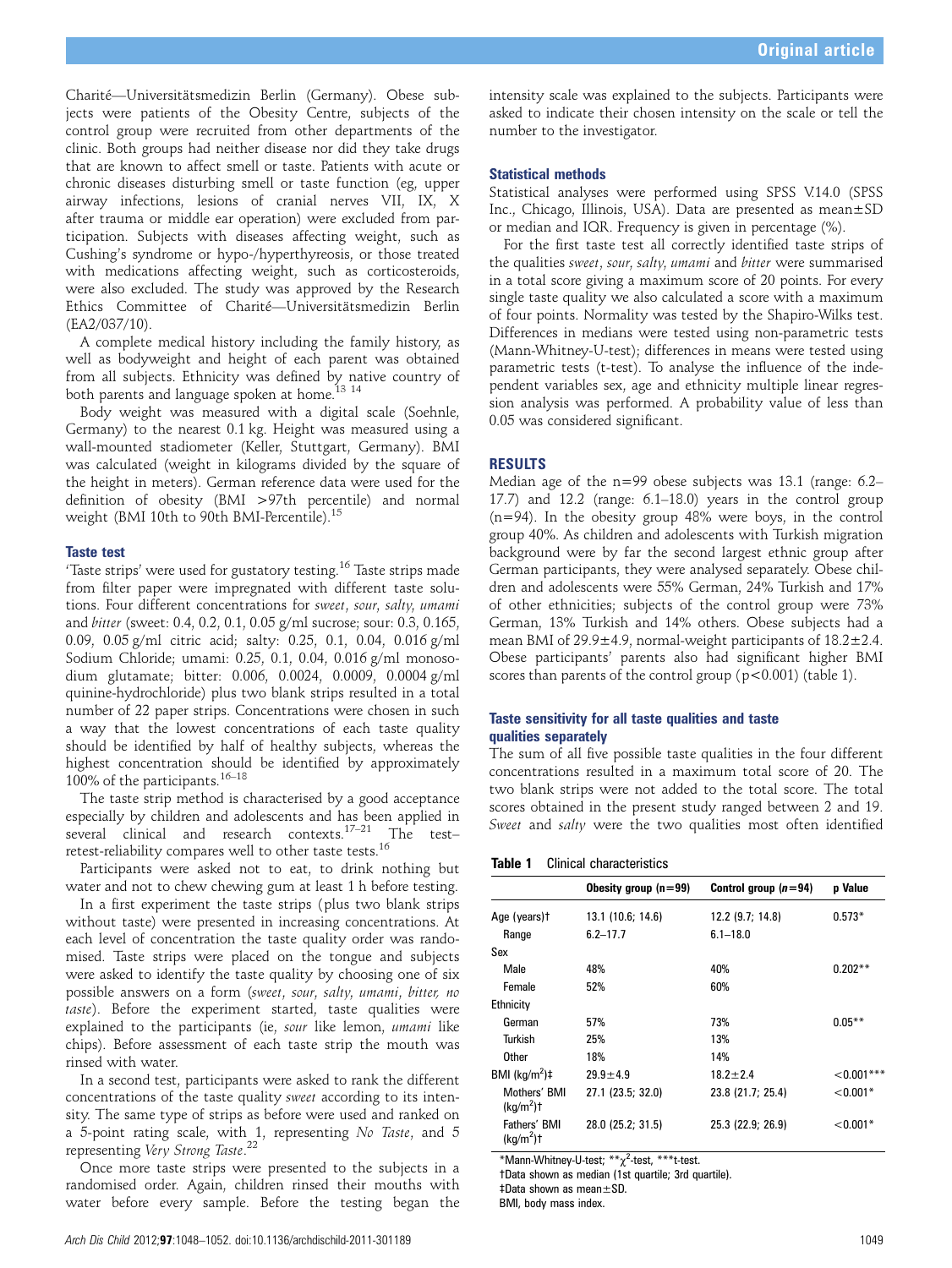correctly. Participants mostly confounded salty with sour as well as salty with umami.

Obese subjects had significantly more difficulties in correctly identifying the different taste qualities compared to normal weight children resulting in a lower total score.

Whereas obese children and adolescents' medium total score was 12.6±3.0, non-obese participants reached a significantly higher score of  $14.1 \pm 3.0$  (p<0.001; figure 1).

When considering taste qualities separately, the four different concentrations added to a maximum score of 4. Some qualities were identified significantly less often by obese subjects. This proved to be significant for salty ( $p=0.002$ ) umami ( $p<0.001$ ) and bitter ( $p=0.018$ ). Regarding the qualities sweet and sour no significant differences between the study groups were observed (table 2).

#### Influence of weight status, sex, age and ethnicity on taste sensitivity

A multiple linear regression model was fitted to the total score as a function of test group, sex, age, and ethnicity in order to determine the influence of these variables on taste sensitivity. Test group, sex and age had a significant influence on taste sensitivity, with obese subjects displaying a mean total score 1.5 points lower than that of the control group ( $p < 0.001$ ).

Girls could identify taste qualities significantly better than boys, their mean total score being 0.92 points higher (p=0.036). Likewise increasing age was shown to influence taste sensitivity, with older children scoring higher than younger participants  $(p=0.004)$ .

There were no significant differences in total score by ethnicity (table 3).

#### Intensity rating for the taste quality sweet

In the sweetness intensity rating, obese  $(n=93)$  and normalweight (n=75) children and adolescents rated sweet taste strips according to their intensity. Subjects of both test groups rated higher concentrations of sweet higher on the sweetness scale. However, the obese subjects rated all concentrations lower on the intensity scale when compared to the control group. For the concentration levels 1–3 these differences were significant (table 4).



Figure 1 Relationship between total score and study group. Boxplot: median, 1st–3rd quartile.

|                           | <b>Mean</b><br>±SD | 1st<br>quartile | <b>Median</b>  | 3rd<br>quartile | p<br>Value* |
|---------------------------|--------------------|-----------------|----------------|-----------------|-------------|
| Score 'sweet'             |                    |                 |                |                 |             |
| Control group<br>$(n=94)$ | $3.7 \pm 0.6$      | 4               | 4              | 4               | 0.834       |
| Obesity group<br>$(n=99)$ | $3.7 \pm 0.7$      | 4               | 4              | 4               |             |
| Score 'sour'              |                    |                 |                |                 |             |
| Control group<br>$(n=94)$ | $1.9 + 0.8$        | 2               | $\overline{2}$ | $\overline{2}$  | 0.457       |
| Obesity group<br>$(n=99)$ | $1.9 + 0.9$        | 1               | $\overline{2}$ | 3               |             |
| Score 'salty'             |                    |                 |                |                 |             |
| Control group<br>$(n=94)$ | $3.2 \pm 1.0$      | 3               | 4              | 4               | 0.002       |
| Obesity group<br>$(n=99)$ | $2.8 \pm 1.0$      | 2               | 3              | 4               |             |
| Score 'umami'             |                    |                 |                |                 |             |
| Control group<br>$(n=94)$ | $2.3 \pm 1.3$      | 1               | 3              | 3               | < 0.001     |
| Obesity group<br>$(n=99)$ | $1.6 \pm 1.3$      | 1               | $\overline{2}$ | $\overline{2}$  |             |
| Score 'bitter'            |                    |                 |                |                 |             |
| Control group<br>$(n=94)$ | $3.0 \pm 1.2$      | 2               | 3              | 4               | 0.018       |
| Obesity group<br>$(n=99)$ | $2.6 \pm 1.4$      | 2               | 3              | 4               |             |

\*Mann-Whitney-U-test.

# **DISCUSSION**

The purpose of this study was to analyse taste sensitivity of obese and non-obese children and adolescents. In contrast to the majority of studies concerning taste and weight status, in this study taste sensitivity for all five taste qualities was analysed. The hypothesis that obese and non-obese children and adolescents differ in their taste sensitivity was confirmed in the present investigation.

Reasons for differences in taste sensitivity are poorly understood. Findings about genetic, hormonal and learning effects suggest a multifactorial cause. Polymorphisms of the genes coding for taste are supposed to cause inter-individual differences in taste sensitivity.<sup>4 23</sup> This has been investigated best for the sensitivity towards the bitter compound PROP, which is influenced by a polymorphism in the TAS2R38 gene. Several authors assume that this polymorphism is responsible for the reduced taste perception in obese subjects. $8-11$  However, others did not confirm this difference in taste sensitivity according to PROP taster status. $24-26$  Furthermore age and sociocultural

Table 3 Regression analysis of the dependent variable total score  $(R^2=0.12)$ 

|                                       | <b>Regression coefficient</b> | 95% CI           | <b>p</b> Value |
|---------------------------------------|-------------------------------|------------------|----------------|
| Influence factors                     |                               |                  |                |
| Test group (reference: control group) |                               |                  |                |
| Obesity group                         | $-1.51$                       | $-2.37$ to 0.65  | < 0.001        |
| Sex (reference: male)                 |                               |                  |                |
| Female                                | 0.92                          | $0.06$ to 1.78   | 0.036          |
| Age                                   | 0.22                          | $0.07$ to $0.36$ | 0.004          |
| Ethnicity (reference: German)         |                               |                  |                |
| Turkish                               | $-0.07$                       | $-1.19$ to 1.06  | 0.908          |
| Other                                 | 0.60                          | $-0.59$ to 1.79  | 0.322          |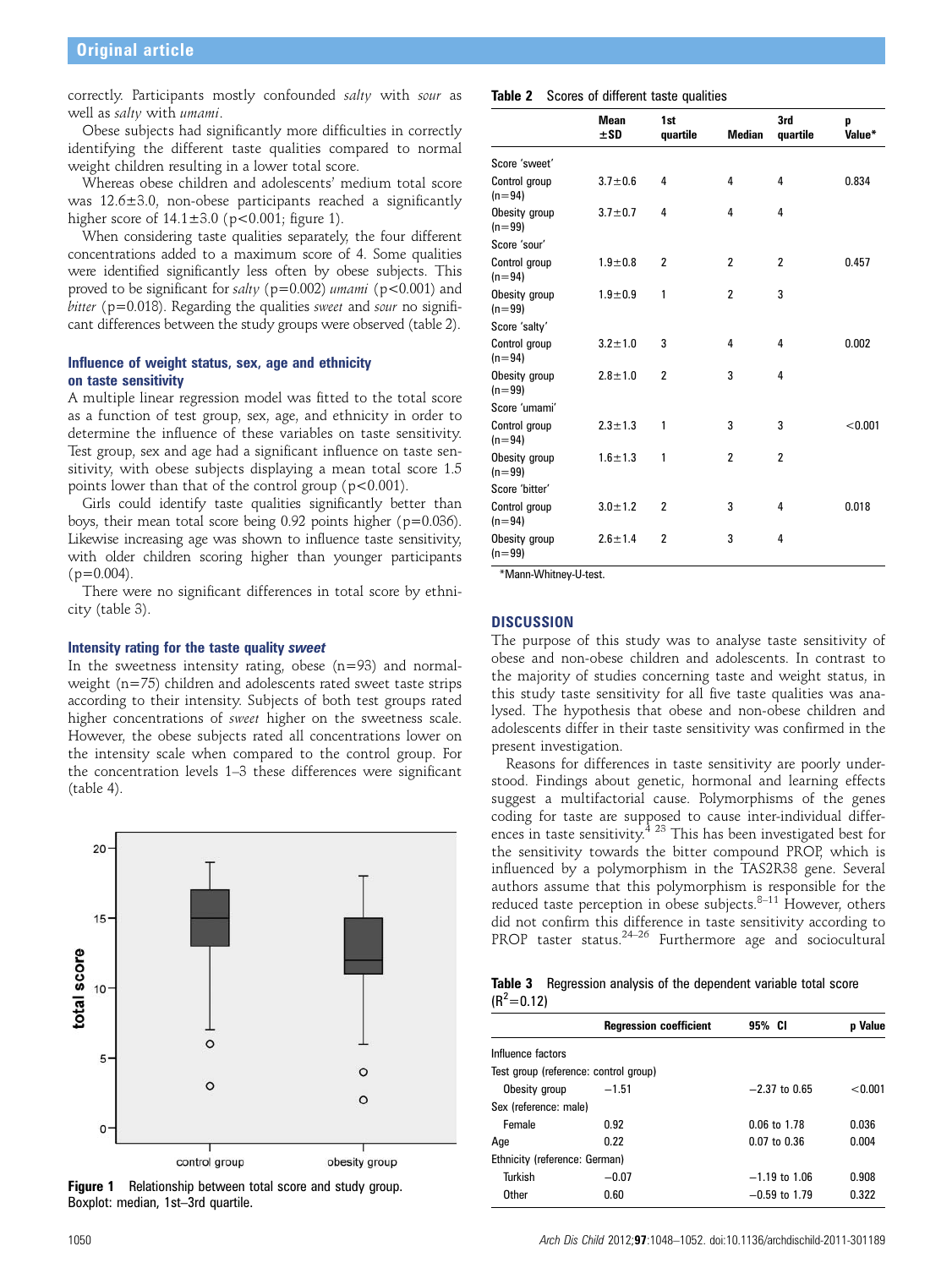| Table 4 | Intensity rating for 'sweet' |  |  |  |
|---------|------------------------------|--|--|--|
|---------|------------------------------|--|--|--|

|                        | <b>Mean</b><br>±SD | 1st<br>quartile | Median         | 3rd<br>quartile | p<br>Value* |
|------------------------|--------------------|-----------------|----------------|-----------------|-------------|
|                        |                    |                 |                |                 |             |
| <b>Blank</b>           |                    |                 |                |                 |             |
| Control group $(n=75)$ | $1.1 \pm 0.4$      | 1               | 1              | 1               | 0.625       |
| Obesity group $(n=93)$ | $1.1 \pm 0.4$      | 1               | 1              | 1               |             |
| Level 1                |                    |                 |                |                 |             |
| Control group $(n=75)$ | $1.8 + 0.9$        | 1               | $\overline{2}$ | 2               | 0.002       |
| Obesity group $(n=93)$ | $1.4 \pm 0.8$      | 1               | 1              | 2               |             |
| Level 2                |                    |                 |                |                 |             |
| Control group $(n=75)$ | $2.2 \pm 0.9$      | 2               | 2              | 3               | 0.007       |
| Obesity group $(n=93)$ | $2.0 \pm 0.8$      | 1               | 2              | 2               |             |
| Level 3                |                    |                 |                |                 |             |
| Control group $(n=75)$ | $2.7 \pm 1.0$      | 2               | 3              | 3               | < 0.001     |
| Obesity group $(n=93)$ | $2.0 \pm 0.9$      | 1               | 2              | 3               |             |
| Level 4                |                    |                 |                |                 |             |
| Control group $(n=75)$ | $4.4 \pm 0.7$      | 4               | 4,5            | 5               | 0.132       |
| Obesity group $(n=93)$ | $4.2 \pm 0.8$      | 4               | 4              | 5               |             |

\*Mann-Whitney-U-test.

factors influence taste sensitivity and are believed to be responsible for variation in taste sensitivity during lifetime. Mennella et  $al^{27}$  showed that mothers and children with the same genotypes differ in their taste sensitivity which is supposed to be an effect of learning and sociocultural influences. With regard to this learning effect, the exposure to a variety of distinct taste stimuli in early childhood appears to be essential.<sup>28</sup>

Hormonal influence of leptin and insulin on weight regulation is well known.<sup>29</sup> Recent work has also shown an immediate stimulation of taste receptors by several hormones. Kawai et  $al^{30}$  identified leptin receptors on taste buds in mice. Obese animals with a defect in the leptin receptor presented elevated neural responses and higher behavioural preferences for sweet stimuli. The work of Umabiki et  $al^{31}$  showed a relation between serum leptin level and weight status: women undergoing a weight-loss programme showed decreasing serum leptin levels as well as lower detection levels for sweet taste. Furthermore other hormones like GLP-1, protein YY and the neurotransmitters serotonin and noradrenalin are said to influence taste sensitivity.<sup>32–34</sup> These recent findings suggest a modulation of the taste apparatus itself by endocrine and paracrine mechanisms and show the gustatory apparatus to be less static than it has been assumed before. However, detailed regulation of the gustatory system is still not understood. Results from the current study support the idea that obese and nonobese children differ in their taste sensitivity, with a multifactorial genesis appearing to be most likely.

Concerning the single taste qualities, obese subjects in our study showed a significantly lower sensitivity for salty, umami and bitter. Little is known so far about the savoury taste qualities salty and umami and variation in body weight.<sup>8</sup> Recent work by Pepino et  $a^{35}$  suggested a lower sensitivity for umami in obese women. For children, reference data concerning umami sensitivity do not exist. One study in obese children showed in contrast to our data—a higher sensitivity for salty tastes in obese subjects.36 Obese children have been shown to eat significantly more savoury snacks than normal-weight children, supporting the hypothesis that savoury taste sensitivity could be important in children's weight status and eating behaviour.<sup>3</sup> Bitter sensitivity and body weight was mainly tested for the synthetic bitter compound PROP. Data in scientific literature about the sensitivity of children towards the bitter compound quinine-hydrochloride appears to be insufficient.<sup>8</sup>

Regarding the intensity rating, the four sweet concentrations were all rated lower by the obese subjects. In three of four concentrations this difference was significant. Other authors describe a similar difference in obese subjects' intensity rating.22 38 These results also support the hypothesis that taste sensitivity differs between obese and non-obese subjects.

In this study, girls identified taste qualities significantly better than boys. This effect is in line with the current scientific literature.<sup>7 17 18 39</sup> Women of all ages are said to be able to identify taste qualities better than their male peers.<sup>17 18</sup> Women are more often classified as PROP 'supertasters'7 and exhibit a higher number of fungiform papillae on their tongues.39 The gustatory system of women appears to be more sensitive because of a protection against toxic and teratogenic substances, at least during pregnancy,  $40$  or because of a higher interest in the chemosensory signals of smell and taste.

In our study, normal weight subjects could identify taste qualities significantly better with increasing age. This effect was not observed in obese subjects. A better taste differentiation with increasing age is thought to be the normal development. The absence of an increase of taste sensitivity in obese children and adolescents supports the hypothesis that the taste system is affected in obese subjects.

An influence of ethnicity on taste sensitivity was not observed in our study. This is supported by the work of Mennella *et al.*<sup>3</sup> <sup>27</sup> Although a difference in taste sensitivity<br>caused by cultural influences on putrition is conceivable caused by cultural influences on nutrition is conceivable, according to our data in children with migration background living in Germany this effect was not significant.

## LIMITATIONS AND CONCLUSION

Limitations of our study were the differences between studygroup and control-group in regard to the composition of ethnicity and sex, as well as the cross-sectional study design. Also participants' socioeconomic status could be a confounding factor, as obesity is known to be associated with low socioeconomic status—in the obesity cohort of our clinic 85% of all patients have a low socioeconomic status.

In conclusion, the results of this study support the hypothesis that obese and non-obese children and adolescents differ in their taste perception. However, longitudinal studies are required to confirm these cross-sectional results. Recent findings suggest a remarkable modulation of taste sensitivity by endocrine and paracrine processes. The gustatory system seems to be much more susceptible than originally thought. However, to date these modulations are only marginally understood. Therefore, further studies on taste sensitivity and hormonal status in obese subjects are required. Eventually, this could help develop further strategies of obesity prevention and therapy in childhood. Nutritional education could already focus on taste preferences.

Acknowledgements The authors are indebted to all subjects who participated in this study and to their parents, as well as to all health professionals of the paediatric obesity team of Charité Children's Hospital Berlin. The authors also thank A. Ernert for supporting the statistical analysis and B. Joedicke for preparing the manuscript. Permission for the study was obtained by the Research Ethics Committee of Charité—Universitätsmedizin Berlin (EA2/037/10).

**Contributors** JO performed the taste testing, documentation and data collection. She was intensively involved in the statistical analysis as well as in patients' recruitment and furthermore prepared the manuscript. TH prepared the test strips for taste testing. He developed and has previously described and validated the test procedure. He was involved in designing the study. He reviewed the manuscript. HK was involved in the development of the hypothesis, aims of the study and the study design. He reviewed the manuscript. SW was responsible for the study design, patients' recruitment, study performance and statistical analysis. She prepared and reviewed the manuscript.